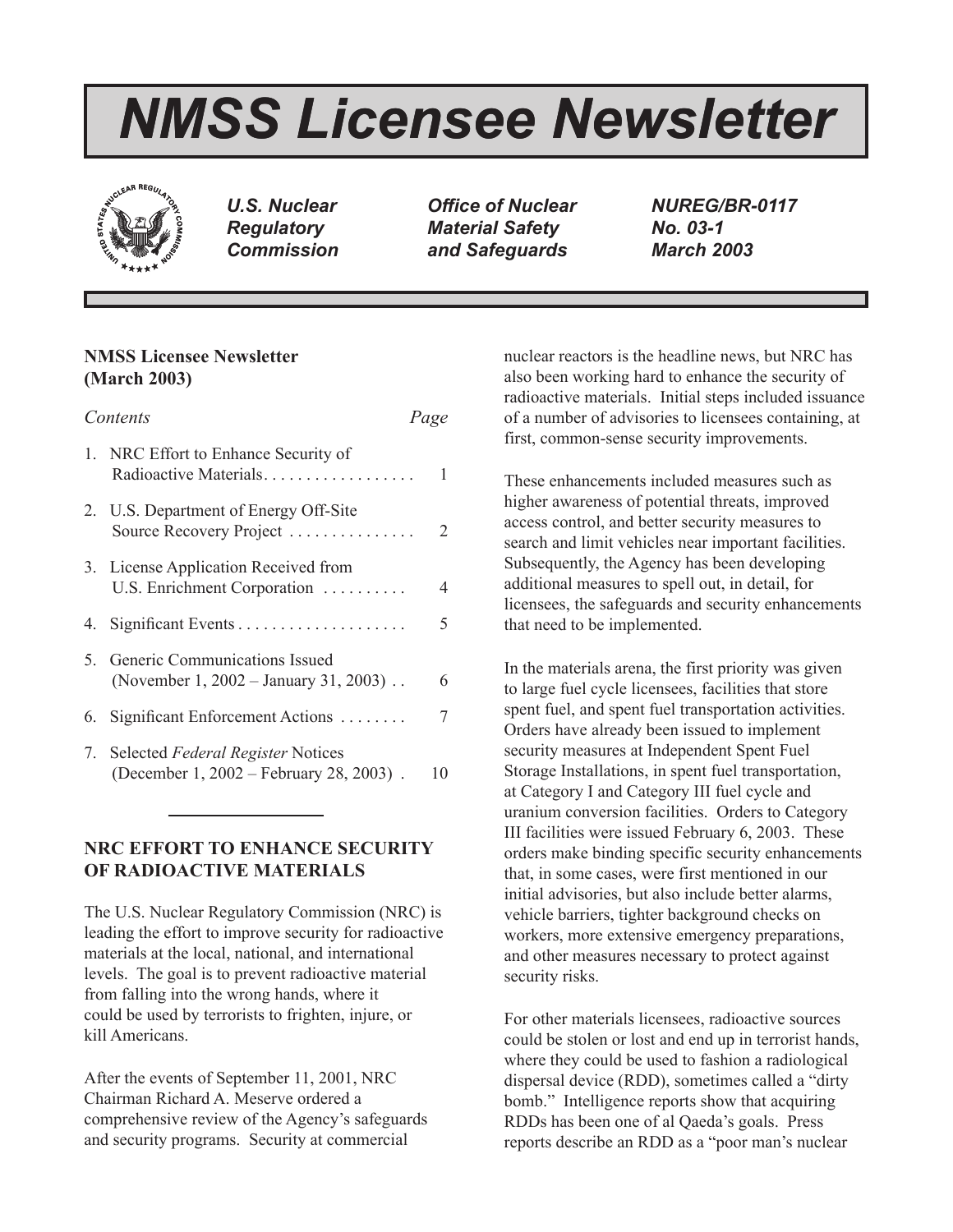weapon," although the hazard is dramatically less than a true nuclear weapon.

NRC is working with Agreement States, the Department of Energy, the Department of Homeland Security, and others to identify licensees that have radioactive sources that pose the greatest concern for use in RDDs. We are also examining security measures that may be needed to reduce the risk from the radioactive material used by these licensees.

NRC's efforts are just part of a larger, U.S. Government effort to enhance control over radioactive material. The Office of Homeland Security, Department of Energy, and other agencies are working with NRC to understand and counter the RDD threat.

For example, the agencies have been cooperating to: calculate the risk from dispersal of radioactive material, using available data; evaluate which isotopes pose the greatest threat, identify existing material tracking systems; and look at disposal options for old, unwanted sources.

NRC staff are involved in groups looking at the feasibility of a system to track radioactive materials, how to manage sources that are discarded, how to more securely transport radioactive materials and detect sources concealed in shipment, how to manage the consequences of a successful RDD attack, and other challenges.

The effort doesn't stop at America's borders. NRC is also heavily involved with the International Atomic Energy Agency, a United Nations agency, to carry the effort to the rest of the world. One of the goals of this work is to gain better control of radioactive material, including enhancements to security during its import, export, and subsequent use.

The effort to enhance security for radioactive materials is substantial and comprehensive. But, we believe the improved security that results will reduce the risk of a successful terrorist attack, using radioactive materials, while allowing continued use of the material for the benefit of society.

(Contact: Fritz Sturz, NSIR, 301-415-6678; e-mail; fcs@nrc.gov)

# **U.S. DEPARTMENT OF ENERGY OFF-SITE SOURCE RECOVERY PROJECT FOR GTCC SOURCES**

Many greater than Class C (GTCC) sealed sources are excess, unwanted, and orphaned in the industrial, medical, academic, and government sectors. This presents a growing problem because these sources are not suitable for disposal in shallow land burial facilities. Other appropriate disposal options are not yet available. The Off-Site Source Recovery (OSR) Project, managed by the U.S. Department of Energy (DOE) at the Los Alamos National Laboratory (LANL), collects and stores these sources.

GTCC sealed sources consist mainly of americium neutron sources, other americium-241 sources, plutonium-238 heat sources, plutonium-239 neutron sources, and large strontium-90 sources. Large cesium-137 sources also typically exceed the U.S. regulatory criteria for shallow low-level radioactive waste (LLW) disposal, but are largely recycled and remanufactured into new sources.



*An Emergency Response Team Recovers a Damaged Americium Neutron Source in Texas*

Public health and safety risks are posed by unwanted GTCC sealed sources. One of the most common isotopes used is americium-241. Many of these are used in oil and gas well-logging activities. Small firms lacking the physical capability and financial resources to provide safe storage commonly own these neutron sources.

Considerable numbers of heat sources containing plutonium-238 once were used in manufacturing cardiac pacemakers.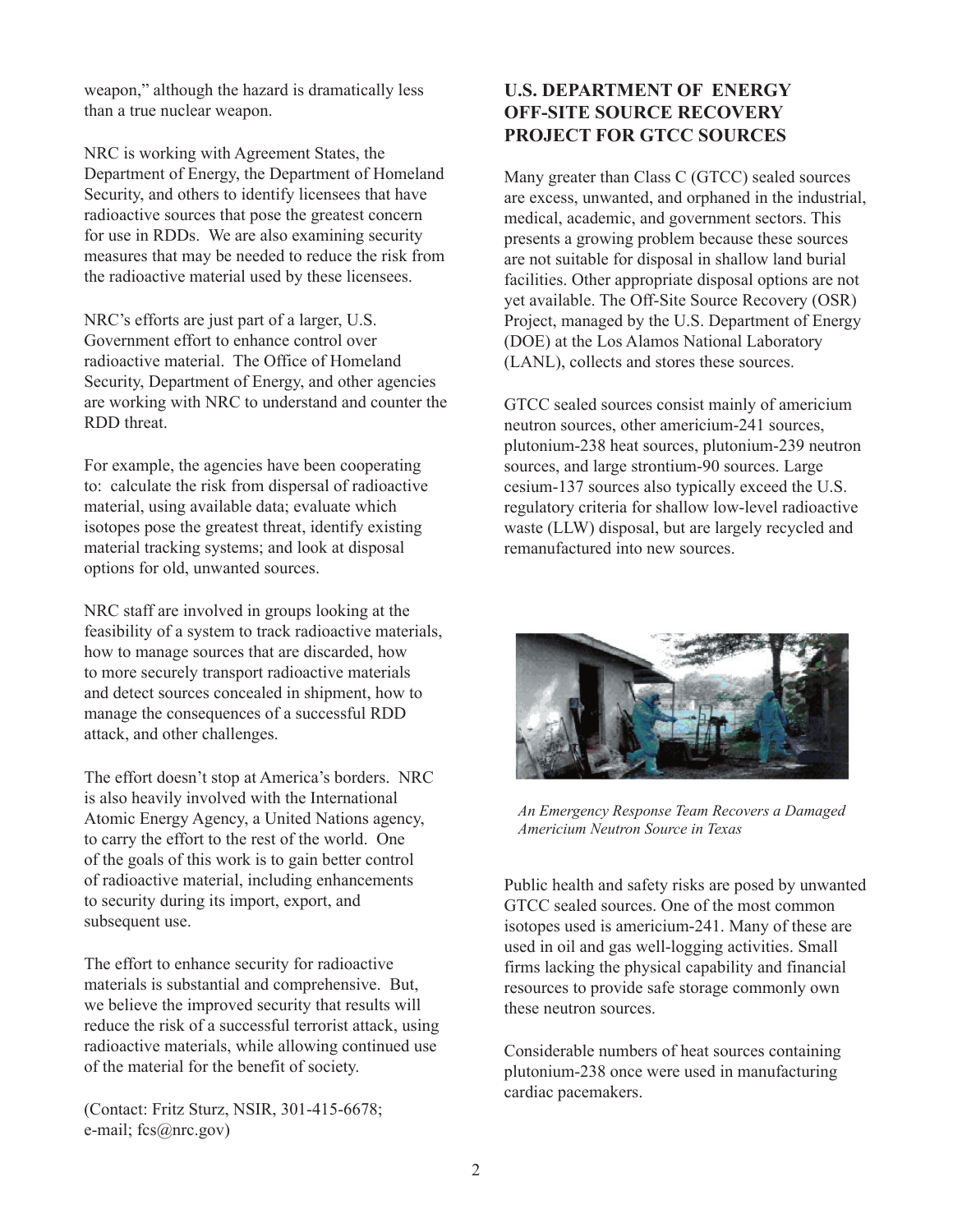These pacemakers and plutonium-238 batteries became obsolete in the 1970s, with the onset of long-life chemical battery technology. The OSR Project has recovered approximately 2000 excess and unwanted pacemakers.

Licensees in the U.S. use GTCC sealed sources primarily in portable and fixed industrial gauges. Approximately 9000 such sources, chiefly containing americium-241, are found in manufacturing and general commerce. Recovering these sources is particularly important, because many are excess and unwanted, and commonly are lost, stolen, or inadvertently discarded.

## *Source Recovery and Storage*

Beginning in the late 1990s, DOE greatly expanded the sealed source handling capacity at LANL to accommodate thousands of excess sealed sources from the commercial sector. Initially, neutron sources were chemically processed to eliminate neutron generation. However, this was determined to be unnecessary. Instead, excess and unwanted sealed sources are simply stored as radioactive waste at government nuclear facilities.

This strategy required developing new nuclear material containers specifically for neutron sources. The first of these is a special-form overpack capsule for individual sources. The second is a multifunction container capable of providing safe storage, transportation, and ultimately disposal.

The special-form capsule has been designed, tested, and certified in several configurations. Composed of thick-walled stainless steel, it safely stores and ships damaged sealed sources, or sources that, for other reasons, cannot be certified for transportation. Once closed, a special-form capsule cannot be reopened. DOE and LANL continue to modify and fabricate these capsules to accommodate unique sources as they appear, especially from nuclear research and development laboratories. These capsules are available for both government and commercial radioactive waste management activities.

The multi-function container evolved from containers used by DOE for transportation and disposal of transuranic waste. The container incorporates neutron shielding and accommodates



*The special form over-pack capsule*

considerable quantities of neutron sources without special handling requirements. The pipe overpack concept was modified to provide a narrow-diameter [15-centimeter (5.9-inch)] inner payload container, within a standard 208-liter (55-gallon) drum. The annular space is filled by neutron shielding material. This multi-function container has been evaluated and approved by the transuranic waste certification program, and is now acceptable for field recovery, transportation, long-term storage, and disposal in the waste repository

# *Cost, Capacity, and Schedule*

The OSR Project reached a 5000-source recovery milestone in 2002. Another 4000 sealed sources are known to be excess and unwanted, and are slated for recovery by 2005. The OSR Project expects to store more than 14,000 GTCC sealed sources by



*Sealed Sources Prepared for Loading into a Multi-Function Drum*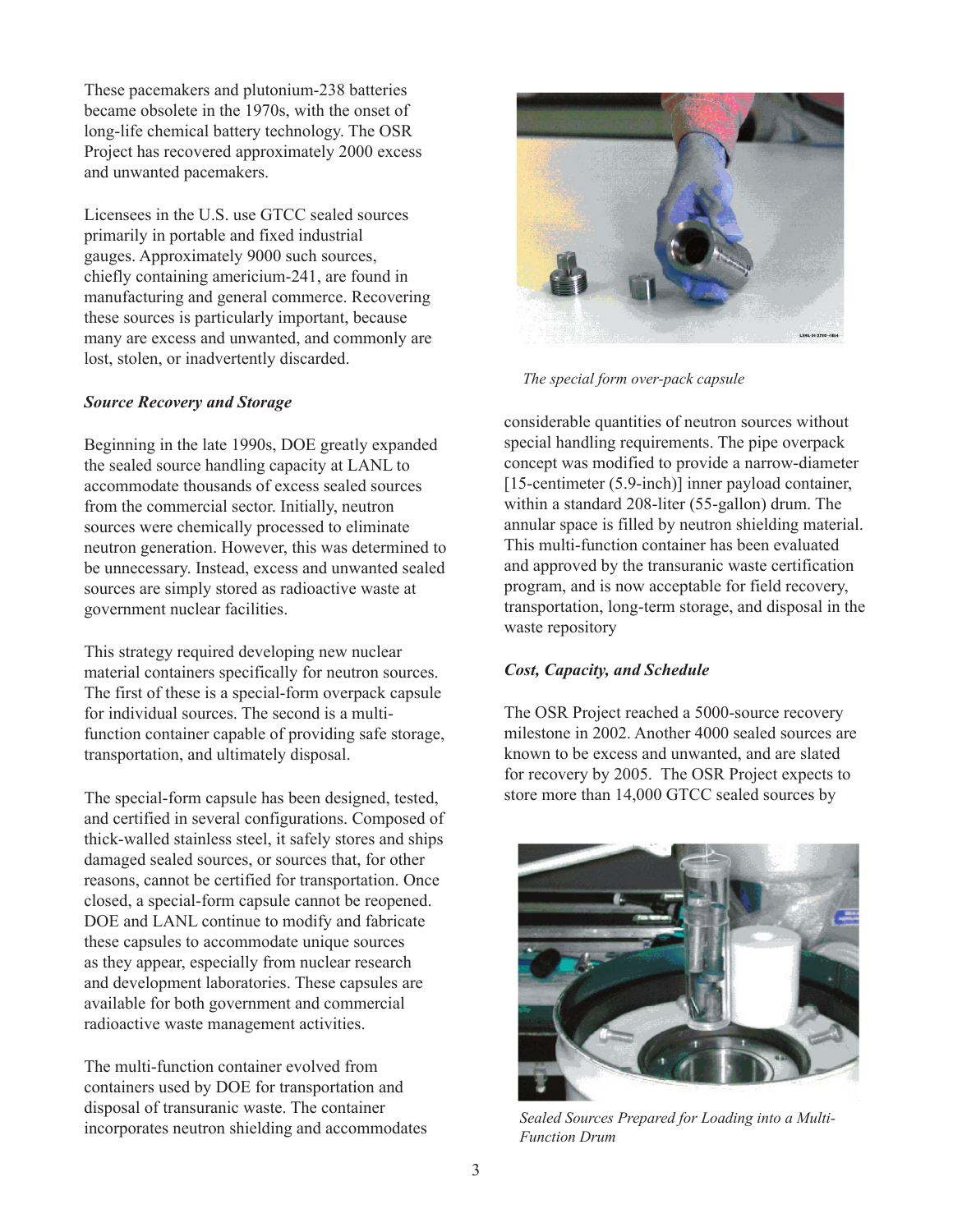2010. Subsequent sealed source recovery will occur at a pace depending on numbers of sources declared excess, and funding levels.

Current OSR Project operating costs for sealed source recovery and management average less than \$3000 per source. Large licensees may incur the costs for packaging, shipment, and storage of sources at LANL. However, DOE is working with small licensees to reduce or eliminate costs.

# *Ultimate Disposition*

No established disposition path exists for most GTCC sealed sources. The only suitable disposal site is the Waste Isolation Pilot Project (WIPP), a geological repository mined in bedded salt formations in southeastern New Mexico. It is restricted to transuranic waste generated from the nuclear defense program. A large share of waste from the OSR Project will be generated by the commercial and academic sector. These waste streams cannot be disposed of with Federal Government waste at WIPP.



*Packaged Sealed Sources Are Prepared for Shipping to LANL*

Therefore, the OSR Project will develop and provide storage capacity until a disposal pathway is developed. OSR Project projections indicate less than 500 cubic meters (654 cubic yards) of waste in shielded containers will require indefinite storage. The next step is to examine final disposal options.

The OSR Project for managing large numbers of excess and unwanted GTCC sealed sources addresses a substantial public health and safety risk; recovers sources from the commercial and academic sector, more promptly than previously; and provides safe, long-term storage.

## *You Can Help*

DOE requests cooperation from GTCC radioactive source holders to register all sources, even those that are currently in use, with the OSR Project on line at *http://osrp.lanl.gov/*. Source registration is voluntary, but allows DOE to plan and prioritize recovery efforts. The source registry is a key component in planning to ensure that adequate funding, facility, and personnel resources are available to recover, store, and eventually dispose of GTCC sources.

To register sources online, visit *http:// osrp.lanl.gov/*. For more information about the OSR Project, visit the new DOE OSR Project website at *http://www.doeal.gov/OSRP.*

(Contact: Joel Grimm, 505-845-5463; e-mail: jgrimm@doeal.gov)

# **LICENSE APPLICATION RECEIVED FROM U.S. ENRICHMENT CORPORATION**

On February 12, 2003, the U.S. Nuclear Regulatory Commission received a license application, from the U.S. Enrichment Corporation (USEC), to operate a gas centrifuge uranium enrichment test and demonstration facility (Lead Cascade) for 5 years. The proposed facility will be based on U.S. Department of Energy (DOE) advanced gas centrifuge technology. USEC plans to assemble and operate the Lead Cascade in an existing DOE gas centrifuge building located at the Portsmouth Gaseous Diffusion Plant site in Piketon, Ohio. The Lead Cascade, which will consist of up to 240 centrifuges, will provide USEC with reliable information on the machines and auxiliary systems, as they would be used in commercial operations.

The staff anticipates completing its acceptance review of the Lead Cascade facility application by March 14 and issuing a Notice of Opportunity for Hearing by March 28, 2003. Final licensing approval for this site is expected to be issued in early 2004. USEC plans to submit a license application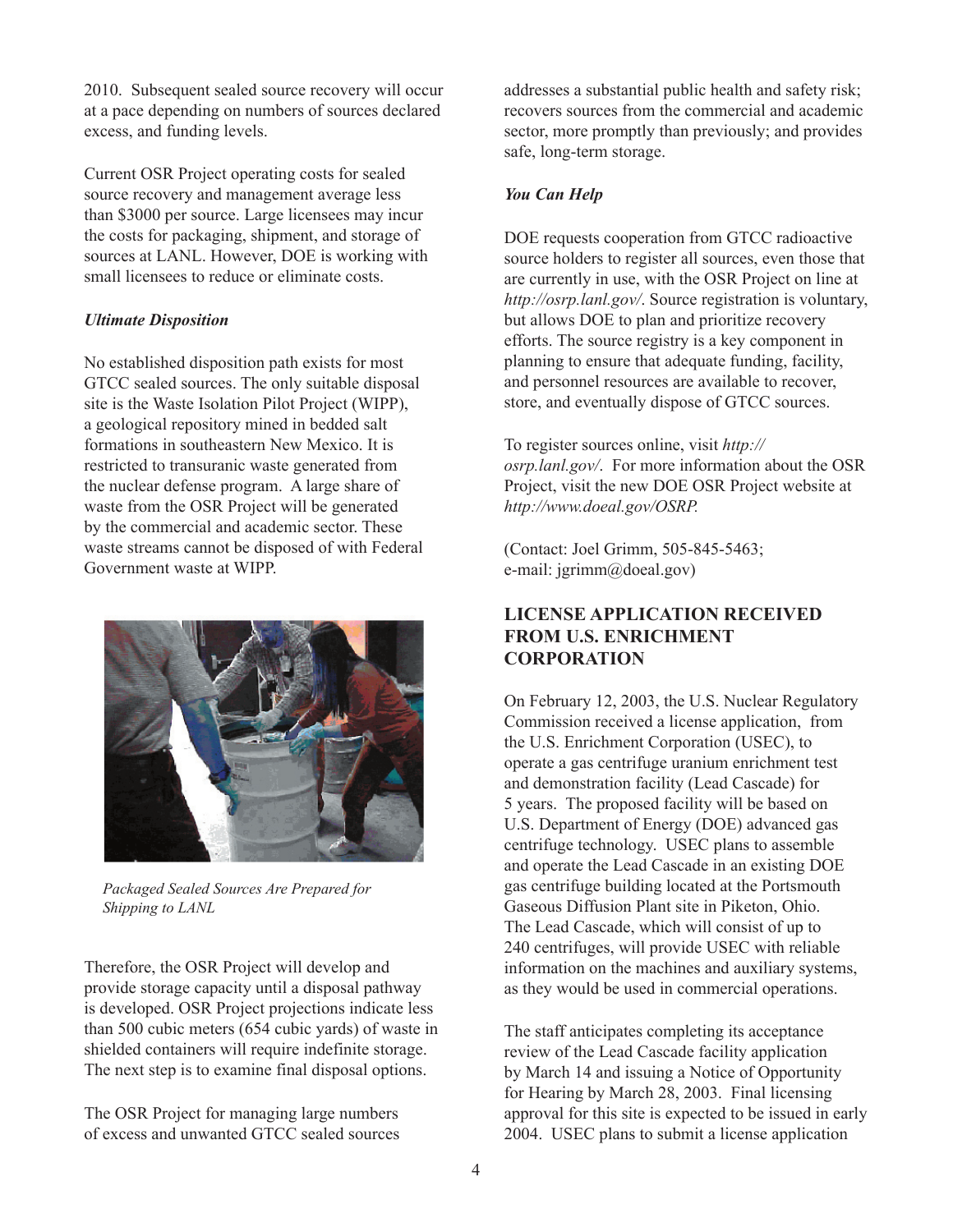for its commercial-scale facility in late 2004 or early 2005.

In a separate action, Louisiana Energy Services (LES) has delayed the submittal of its application for a commercial-scale gas centrifuge enrichment facility. LES notified the staff, on January 29, 2003, that the application, originally scheduled for January 30, would be delayed for approximately 6 weeks. The reason cited for the delay was to resolve utility contractual commitments regarding output.

(Contact: Yawar Faraz, 301-415-8113, e-mail: yhf@nrc.gov)

# **SIGNIFICANT EVENTS**

The U.S. Nuclear Regulatory Commission (NRC) is providing summaries of these events to inform licensees of conditions they may encounter and of actions that may be taken to deal with them.

*Event 1:* Industrial Radiographer receives a Total Effective Dose Equivalent in Excess of 25 centiSievert (rem) from a Single Event

*Date and Place:* October 18, 2002; Huntington Testing and Technology, Ghent, Kentucky.

*Nature and Probable Consequences:* An Agreement State licensee reported an overexposure, to an industrial radiographer, of 31.4 centiSievert (cSv) (rem) for 2002. A radiographer was reeling in the 3.81-terabecquerel (103-curie) iridium-192 source after an exposure, when the source did not fully retract to its shielding position. The radiographer, unaware of this situation, entered the restricted area for approximately 3 minutes. When he realized that the source was not fully retracted, he immediately left the area, extended the source, and then retracted it to the shielded position. [The exposure device (Model 660–B, Serial #B2954) involved was manufactured by AEA Technologies.] The licensee's Radiation Safety Officer (RSO) was contacted and the radiographer was removed from radiological work. His dosimetry was sent for processing and results indicated a wholebody exposure of only 4.86 cSv (rem). However, the licensee, with assistance from the AEA Technologies' RSO, completed a reconstruction of

the whole-body exposure to the radiographer. The final result of the incident was an event exposure of 30 cSv (rem) whole-body, in addition to his year-to-date exposure of 1.4 cSv (rem), for a total yearly whole-body exposure of 31.4 cSv (rem). Discussions with the State regulatory agency, along with independent calculations, confirmed the 30 cSv (-rem) event exposure. The licensee stated that the thermoluminescent dosimeter and operating ratemeter were in the radiographer's pocket. Consequently, the badge did not reflect true whole-body exposure and the alarm ratemeter was never heard in an alarming condition. The cause of the event included inadequate operating procedures for the exposure device, the radiographer having his alarm ratemeter in his pocket, and failure to survey the exposure device on completion of the radiograph.

## *Actions Taken to Prevent Recurrence*

*Licensee:* The licensee's corrective actions included revising the operating procedure for restoration of the source to the exposure device; personnel training on the revised procedure and proper wearing of dosimetry devices; and annual refresher training on proper operation and responses of survey instrumentation. Also, the radiographer involved in this event will receive an additional 40 hours of radiation safety training before returning to work in radiography, and will be evaluated at least once a month for the next year. The State of Kentucky has accepted the licensee's corrective actions.

*Event 2:* Individual Members of the Public Receive Doses in Excess of 0.1 centiSievert (rem)

*Date and Place:* July 1, 2002; Saint Joseph Mercy Hospital; Ann Arbor, Michigan.

*Nature and Probable Consequences:* An NRC licensee reported that several members of the public (all over 18 years of age) received radiation exposures in excess of regulatory limits. The exposures occurred during visits by family members to a patient who had received a therapeutic dose of 10.6 gigabecquerel (285 millicuries) of iodine-131 (I–131) on July 1, 2002. The individuals visited throughout the treatment period and were in prolonged, close contact with the patient. Because of the patient's poor renal function,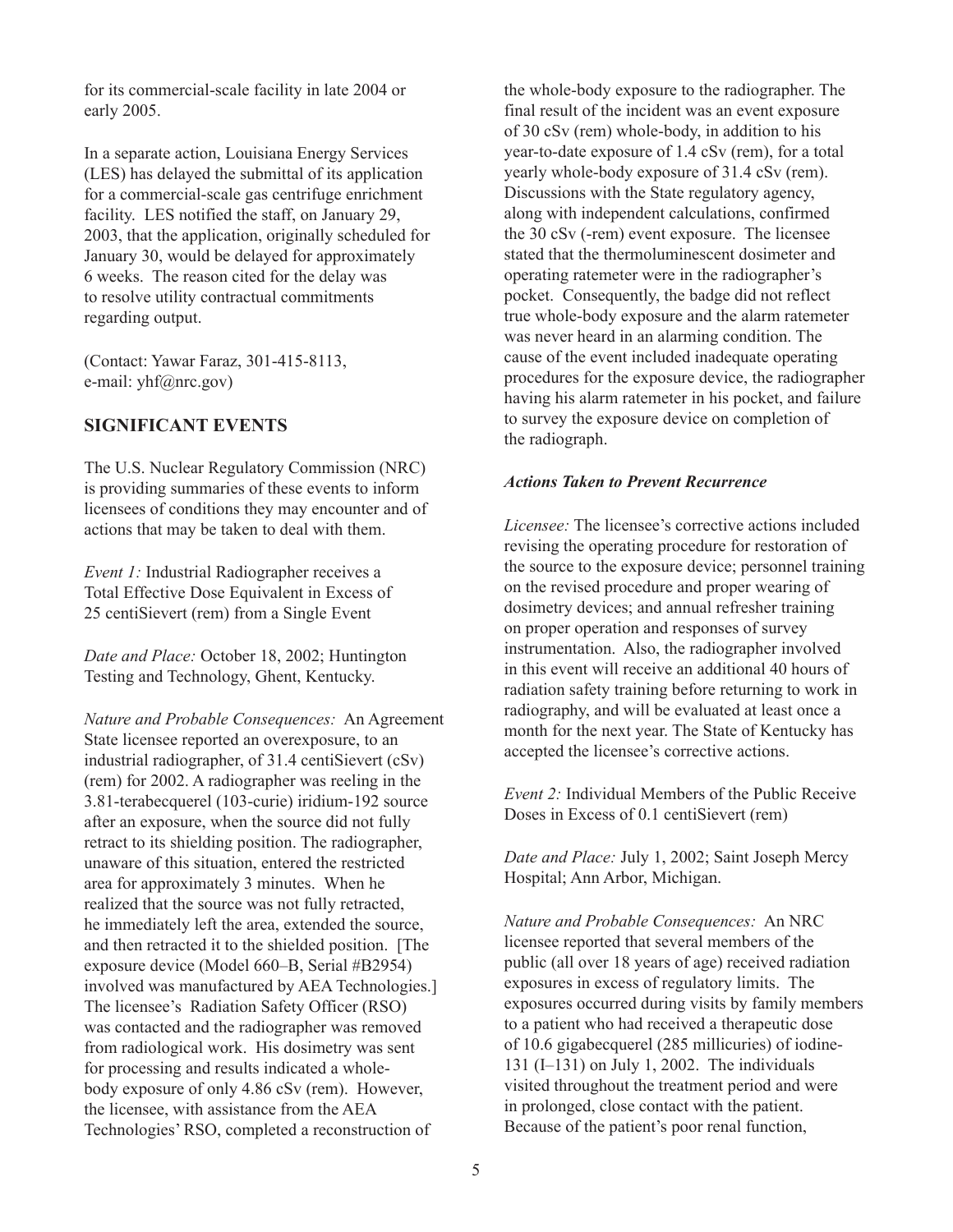typical biological elimination of the I–131 did not occur. Radiation levels measured on July 1 were 4 millisieverts (mSv)/hr (400 mrem/hr) at the bedside and 0.4 mSv/hr (40 mrem/hr) at 1 meter (3.3 feet). The Radiation Safety Officer (RSO) estimated that one individual received a radiation dose in the range of 3.0 to 5.673 centisievent (cSv) (rem). The RSO estimated that approximately 10 other individuals received radiation doses as high as 0.5 cSv (-rem). The licensee had placed shielding around the patient to reduce the radiation levels and counseled the individuals on the need to minimize their time and proximity to the patient. Many of the individuals did not adhere to the directions and controls established to minimize radiation exposure. Based on additional information received during interviews, NRC inspectors estimated the highest dose received to be 0.15 sievert (15 rem).

#### *Actions Taken to Prevent Recurrence*

*Licensee:* Corrective actions include staff education regarding potential safety concerns of staff and family members; notifying NRC of any unusual circumstances when family members fail to follow procedures; convening a family care conference to discuss a plan for care of the patient and discuss family concerns; and modifying the procedures for allowing visitors into rooms of patients undergoing therapy.

*NRC:* The NRC Region III conducted a special inspection from October 4 through October 16, 2002, with in-office review through November 15, 2002. NRC has not made a final determination in this matter.

(Contact: Roberto Torres, NMSS, 301-415-8112; e-mail: rjt@nrc.gov)

# **GENERIC COMMUNICATIONS ISSUED (November 1, 2002–January 31, 2003)**

Note that these are only summaries of U.S. Nuclear Regulatory Commission (NRC) generic communications. If one of these documents appears relevant to your needs and you have not received it, please call one of the technical contacts listed below. The Internet address for the NRC library of generic communications is: *http://www.nrc.gov/reading-rm/*

*doc-collections/gen-comm/index.html*. Please note that this address is case-sensitive and must be entered exactly as shown.

#### *Information Notices (INs)*

IN 2002-30, "Control and Surveillance of Portable Gauges during Field Operations," was issued on October 30, 2002. This notice was issued to all licensees authorized to possess, use, transport, and store portable gauges, to remind them of their responsibility to maintain control and constant surveillance of portable gauges during field operations.

(Contact: Michael T. Markley, NMSS, 301-415-5723, e-mail: mtm@nrc.gov)

IN 2002–31, "Potentially Defective  $\mathrm{UF}_6$  Cylinder Valves (1-Inch)," was issued on October 31, 2002. This notice was issued to all licensees authorized to possess and use source material and/or special nuclear material for the heating, emptying, filling, or shipping of uranium hexafluoride (UF- $_6$ ) in 30-inch and 48-inch cylinders. The purpose of this notice was to inform addressees about safety concerns related to  $\mathrm{UF}_6$  cylinder valves manufactured by the Hunt Valve Company, Inc., of Salem, Ohio. The two safety concerns involve: (1) cracked packing nuts and (2) the loss of material traceability and failure to conduct hardness testing of the valve stems.

(Contacts: William Troskoski, NMSS, 301-415-8076, e-mail: wmt@nrc.gov; Geoffrey Hornseth, NMSS, 301-415-2756, e-mail: gph@nrc.gov)

IN 2002–33, "Notification of Permanent Injunction against Neutron Products Incorporated of Dickerson, Maryland," was issued on November 22, 2002. This notice was issued to all teletherapy and radiation processing licensees to inform them that the State of Maryland has placed a permanent injunction on the company Neutron Products, Inc. (NPI), 22301 Mount Ephraim Road, Dickerson, Maryland 20842, radioactive materials license number MD-31-025- 01. The State has requested that NRC licensees be informed of this action because of potential impact on those using NPI sources.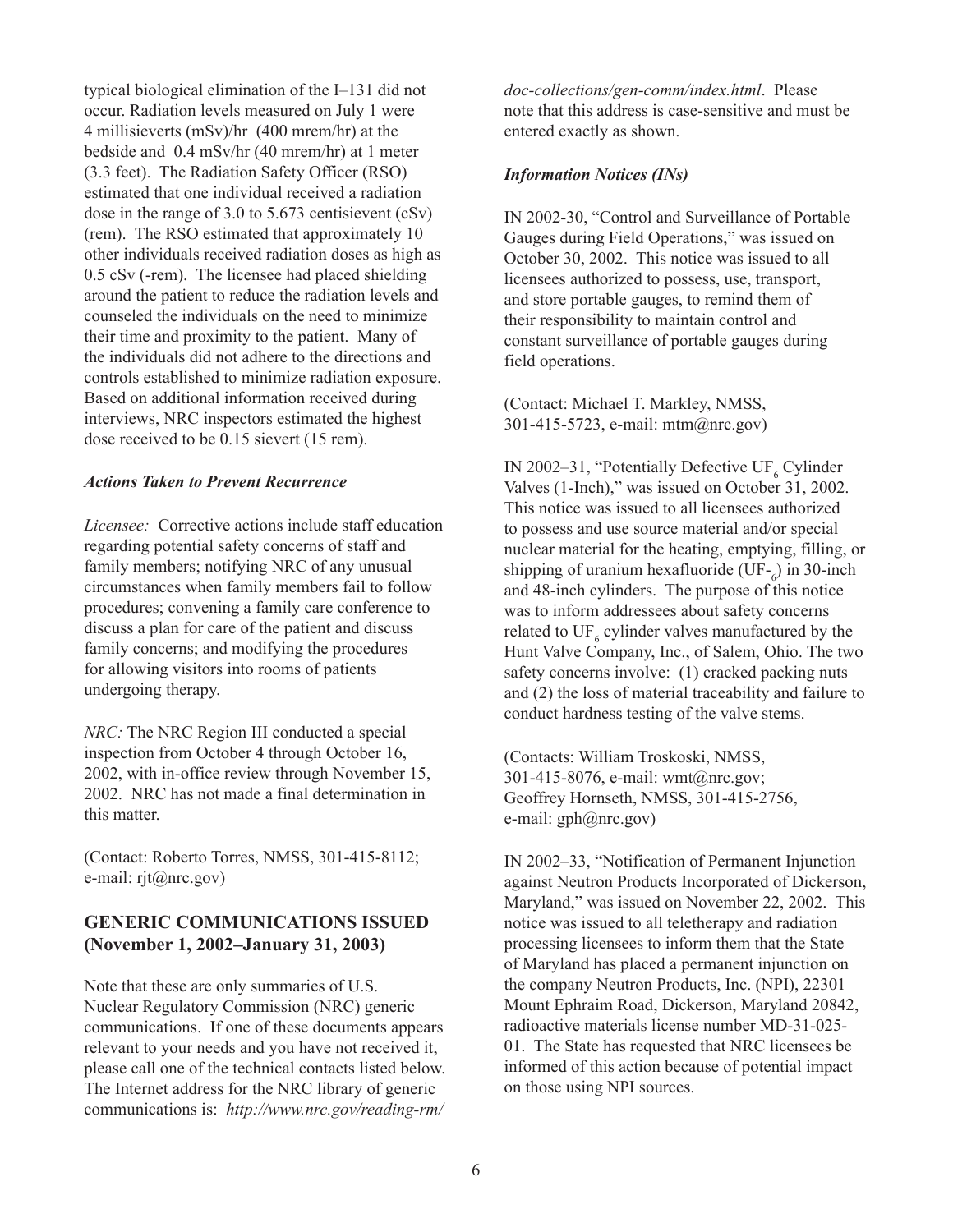(Contact: Raymond Manley, Supervisor, Radioactive Material Licensing Section, State of Maryland Radiological Health Program, Maryland Department of the Environment, 1800 Washington Boulevard, Suite 705, Baltimore, MD 21230–1720; telephone: 410-537-3301; e-mail: rmanley@mde.state.md.us)

IN 2002-35, "Changes to 10 CFR Parts 71 and 72 Quality Assurance Programs," was issued on December 20, 2002. This notice was issued to all holders of 10 CFR Part 71 quality assurance program approvals and all 10 CFR Part 72 licensees and certificate holders to remind them of the requirement to obtain NRC approval of all changes to Parts 71 and 72 quality assurance programs before implementation of the changes.

(Contact: Frank Jacobs, NMSS, 301-415-3961, e-mail: fxj2@nrc.gov)

IN 2002–36, "Incomplete or Inaccurate Information Provided to the Licensee and/or NRC by any Contractor or Subcontractor Employee," was issued on December 27, 2002. This notice was issued to all materials and fuel cycle licensees and certificate holders to remind them of the importance of diligently ascertaining the accuracy of educational background and professional qualifications of any contractor or subcontractor employees subject to such qualification requirement. This notice also alerts addressees to the potential penalties that could result from intentionally providing incomplete or inaccurate information to NRC.

(Contacts: Ivelisse M. Cabrera, NMSS, 301-415-8152, e-mail: imc1@nrc.gov; Thomas R. Decker, RII, 404-562-4721, e-mail: trd@nrc.gov)

#### *Regulatory Issue Summaries (RISs)*

RIS 2002-20, "Clarification of Requirements under 10 CFR 35.432—Calibration Measurements of Brachytherapy Sources," was issued on November 7, 2002. This summary was issued to all medical licensees to provide clarification to them concerning the requirements under 10 CFR 35.432, "Calibration of Measurements of Brachytherapy Sources."

(Contact: Linda Psyk, NMSS, 301-415-0215, e-mail: lmp1@nrc.gov)

RIS 2002–23, "Availability of Guide for Diagnostic Nuclear Medicine," was issued on November 27, 2002. This summary was issued to all medical licensees to inform them of the availability, from NRC, of a "Guide for Diagnostic Nuclear Medicine," prepared by the American College of Nuclear Physicians and the Society of Nuclear Medicine and published under the auspices of the Society of Nuclear Medicine.

(Contact: Roger W. Broseus, NMSS, 301-415-7608, e-mail: rwb@nrc.gov)

RIS 2003–04, "Use of the Effective Dose Equivalent in place of the Deep Dose Equivalent in Dose Assessments," was issued on February 13, 2003. This summary was issued to all NRC licensees to provide guidance on situations in which it is permissible to use the effective dose equivalent, in place of the deep dose equivalent, in showing compliance with regulatory requirements.

(Contacts: Sami Sherbini, NMSS, 301-415-7853, e-mail: sxs2@nrc.gov; Roger Pedersen, NRR, 301-415-3162, e-mail: rlp1@nrc.gov)

(General Contact: Ivelisse M. Cabrera, NMSS, 301-415-8152, e-mail: imc1@nrc.gov)

#### **SIGNIFICANT ENFORCEMENT ACTIONS**

The U.S. Nuclear Regulatory Commission's (NRC's) enforcement program can be accessed via NRC's homepage [*http://www.nrc.gov*] under "What We Do." Documents related to cases can be accessed at *http://www.nrc.gov*, "Electronic Reading Room," "Documents in ADAMS." ADAMS is the Agency-Wide Document Access and Management System. Help in using ADAMS is available from the NRC Public Document Room, telephone: 301-415-4737 or 1-800-397-4209.

#### *Gauges*

#### **Advance Testing Company, Inc. (EA-03-001)**

On January 28, 2003, a Notice of Violation was issued for a Severity Level III violation involving the failure to control and maintain constant surveillance of licensed material [296 meqabecquerel (mBq) (8 millicuries) (mCi) of cesium-137 and 1480 mBq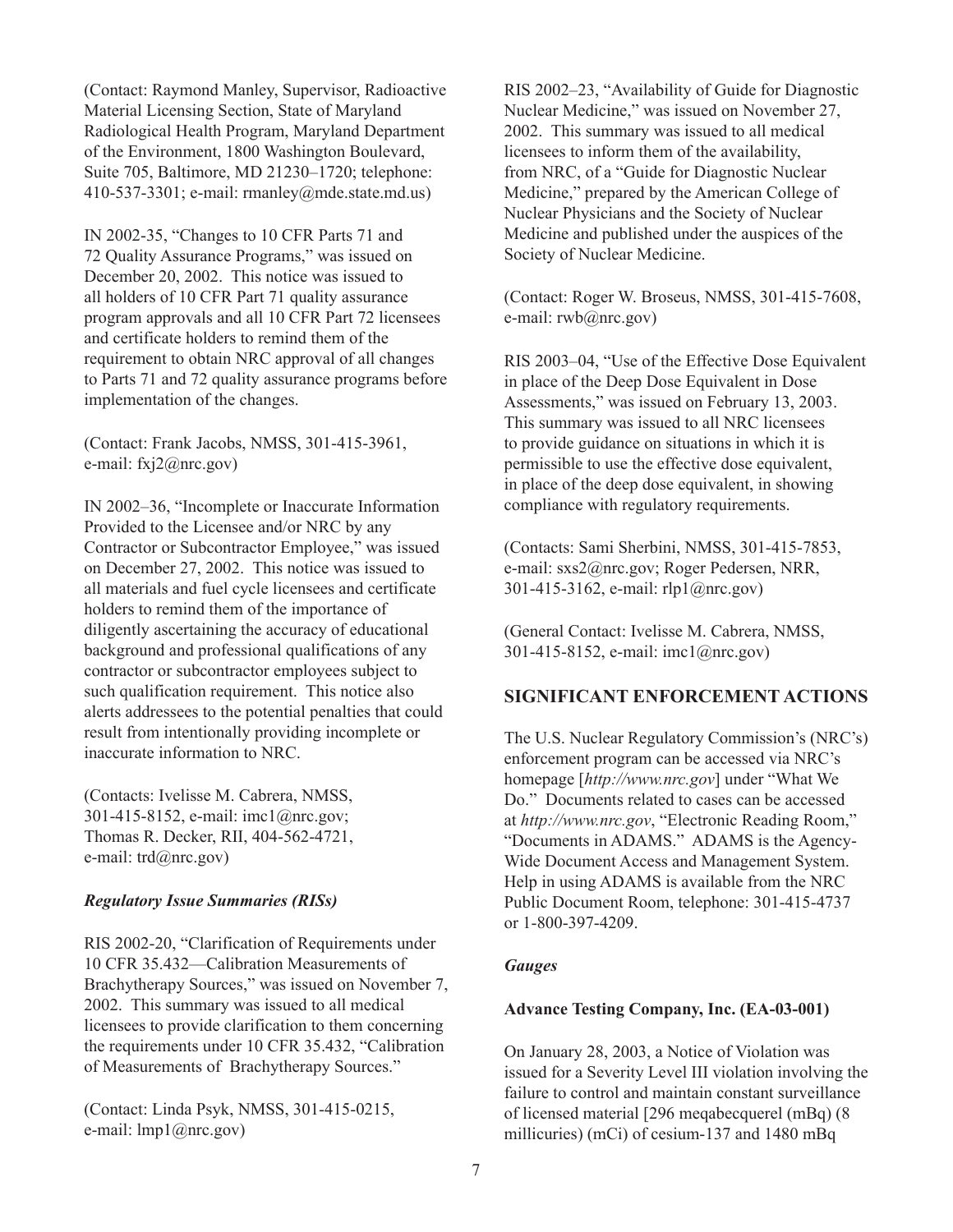(40 mCi) of americium-241 in a moisture density gauge] located at a temporary job site, which was in an unrestricted area.

### **Columbia Curb & Gutter Company (EA-02-263)**

On January 21, 2003, a Notice of Violation was issued for a Severity Level III violation involving the failure to secure from unauthorized removal or limit access to, licensed material [289 megabecqurel (mBq) (7.8 millicuries) (mCi) of cesium-137 and 1480 mBq (40 mCi) of americium-241 contained in a moisture density gauge] in an unrestricted area, and the failure to control and maintain constant surveillance of this licensed material.

## **Rio Construction Corporation (EA-02-215)**

On January 15, 2003, a Notice of Violation and Proposed Imposition of Civil Penalty in the amount of \$3000 was issued for a Severity Level III violation. This involved an individual who had not been provided required radiation safety training. and who did not work under the supervision and in the physical presence of an individual who had the required radiation safety training, using a moisture density gauge, despite this.

# **Delta Consulting Engineers, Inc. (EA-03-002)**

On January 13, 2003, a Notice of Violation was issued for a Severity Level III violation involving the failure to control and maintain constant surveillance of licensed material [approximately 333 megabequerel (mBq) (9 millicuries) (mCi) of cesium-137 and 1628 mBq (44 mCi) of americium-241 in a portable moisture density gauge] that is in a controlled or unrestricted area and that is not in storage.

# *Medical*

# **Medical Providers Capital Network (EA-02-205)**

On February 11, 2003, a Notice of Violation and Proposed Imposition of Civil Penalty in the amount of \$3000 was issued for a willful Severity Level III problem involving: (1) the failure of the authorized user/radiation safety officer (AU/RSO) to perform monthly visits to the licensee's facilities to review

the use of byproduct material, as required by a condition of the license; (2) the creation of false records that the visits had occurred; and (3) the receipt, possession, and use of a byproduct material without the supervision of an AU/RSO.

# **University of Puerto Rico (EA-02-227)**

On February 7, 2003, a Notice of Violation and Proposed Imposition of Civil Penalties in the amount of \$9000 was issued for three willful Severity Level III violations involving: (1) the failure to perform daily radiation surveys of areas where radiopharmaceuticals are routinely administered to patients; (2) the failure of the radiation Safety Officer (RSO) to calibrate contamination survey instruments annually in accordance with requirements; and (3) the failure to notify the RSO immediately, after unexpectedly high radiation levels were found, in accordance with requirements.

# **Community Health Center of Branch County (EA-02-23)**

On December 11, 2002, a Notice of Violation was issued for a Severity Level III violation involving the failure to secure, from unauthorized removal, or limit access to, licensed material, and the failure to control and maintain constant surveillance of licensed material.

# **University of Pennsylvania (EA-02-214)**

On December 11, 2002, a letter was issued documenting NRC's decision to exercise enforcement discretion in accordance with Section VII.B.6 of the Enforcement Policy for a violation involving an exposure in excess of regulatory limits to a member of the public. The violation involved the parent of a child treated with iodine-131 who received a total effective dose equivalent of 0.7 centisievert (cSv) (rem) while providing care for the child during a treatment in September 2002. Discretion was warranted because the licensee took reasonable actions to keep the dose as low as is reasonably achievable by giving training and direction to the parent and by monitoring the parent's dose with a personal dosimeter. In addition, NRC recently approved the licensee's request to authorize a 2.0-cSv (rem) annual dose limit for the parent involved with the treatment, so that the parent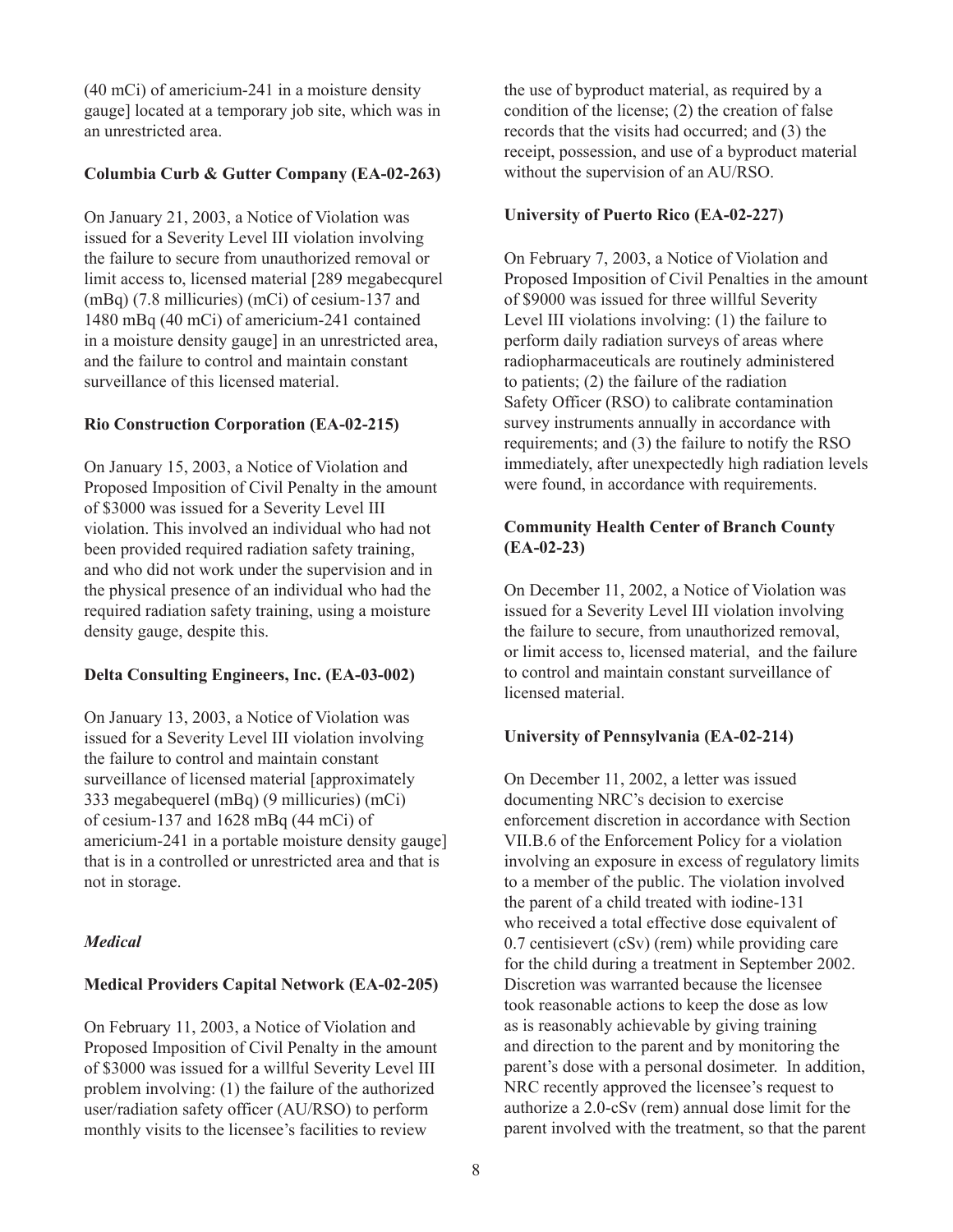could provide care to the child during a second treatment, which was subsequently completed in November 2002.

### **Washington Hospital (EA-02-244)**

On November 26, 2002, a Notice of Violation was issued for a Severity Level III violation involving the failure to properly prepare written directives on multiple occasions for brachytherapy treatments.

# *Radiography*

# **H&H X-Ray Services, Inc. (EA-02-195)**

On February 3, 2003, a Notice of Violation was issued for a Severity Level III problem involving: (1) the failure to reduce the allowable dose limit for an individual by 1.25 centiSievert (cSv) (rem) for each quarter for which complete records were unavailable; and (2) as a result, the failure to limit the annual occupational dose to an adult radiographer to 5 cSv (rem) total effective dose equivalent.

#### **Magna Chek, Inc. (EA-02-221)**

On January 29, 2003, a Notice of Violation and Proposed Imposition of Civil Penalty in the amount of \$6000 was issued for a Severity Level III violation involving the performance of radiographic operations by an uncertified individual at the licensee's permanent radiographic facility, and at temporary job sites. Since the licensee does not intend to use the material in the future, the license was amended for storage incident to disposal. To encourage prompt disposal of the sources, NRC has given the licensee 60 days to dispose of the material, in which case, NRC will forego the proposed civil penalty.

# **Testing Technologies, Inc. (EA-02-166)**

On January 22, 2003, a Notice of Violation and Proposed Imposition of Civil Penalty in the amount of \$9600 was issued for a Severity Level II problem involving the willful: (1) performance of radiographic operations at temporary job sites by radiographers' assistants and helpers who were not accompanied by at least one qualified radiographer; (2) performance of radiographic operations by individuals who had not met training requirements; (3) failure to wear a combination of a direct reading pocket dosimeter, an alarming ratemeter, and either a film badge or thermoluminescent dosimeter; and (4) failure of the corporate and site Radiation Safety Officer to oversee the radiation safety program.

# **Dayton X-Ray Company (EA-02-201)**

On November 29, 2002, a Notice of Violation was issued for a Severity Level III violation involving the performance of radiographic operations at a temporary job with only one qualified individual present.

# *Individual Actions*

## **Stuart Jones, M.D. (IA-02-046)**

On February 11, 2003, a Notice of Violation was issued for a Severity Level III violation based on the individual's deliberate activities while employed at Medical Providers Capital Network. As the authorized user/radiation safety officer (AU/RSO), the individual deliberately failed to provide required AU/RSO oversight of the licensee's facilities and deliberately falsified records with respect to the performance of these duties.

# **Dr. Heriberto Torres (IA-02-054)**

On February 7, 2003, a Notice of Violation was issued for a Severity Level III violation based on the individual's deliberate activities while employed by the University of Puerto Rico. As the Radiation Safety Officer, the individual was aware that direct radiation level surveys were not being performed daily in areas where radiopharmaceuticals were routinely prepared for use or administered to patients, and he took no effective action to correct the situation.

#### **Dr. Frieda Silva (IA-02-053)**

On February 7, 2003, a Notice of Violation was issued for a Severity Level III violation based on the individual's deliberate activities while employed by the University of Puerto Rico. As the Chairman of the Radiation Safety Committee and Chief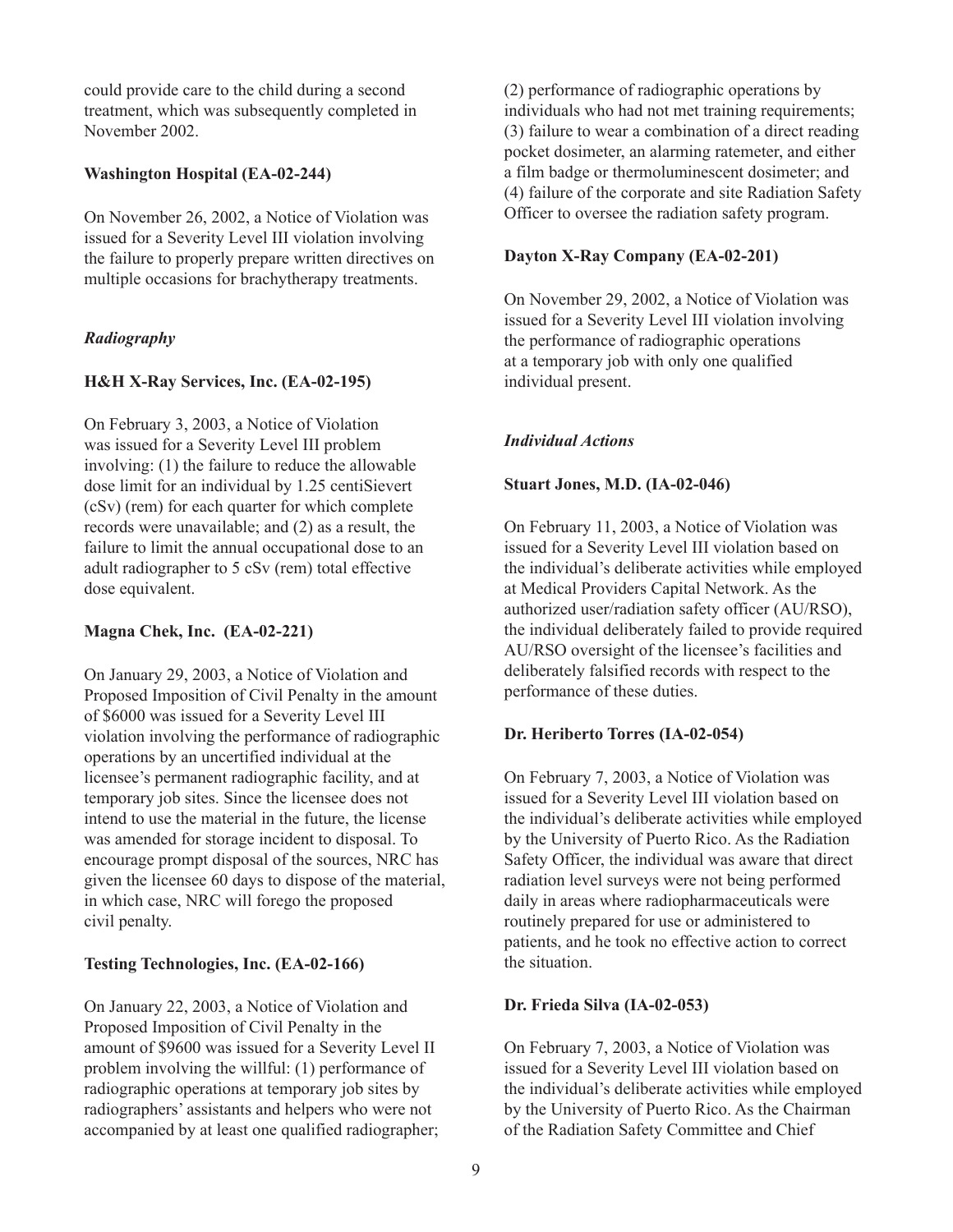of Nuclear Medicine, the individual was aware that direct radiation-level surveys were not being performed daily in areas where radiopharmaceuticals were routinely prepared for use or administered to patients, and he took no effective action to correct the situation.

## **James Fowler (IA-02-057)**

On January 29, 2003, a Notice of Violation was issued for a Severity Level III violation based on the individual's deliberate activities while employed at Magna Chek, Inc., Madison Heights, Michigan. The individual deliberately performed radiographic operations without being certified through a recognized radiographer certification program. The radiographic operations by this individual were performed at the licensee's permanent radiographic facility, and at temporary job sites.

## **Scott Kinsella (IA-02-043)**

On January 22, 2003, a Notice of Violation was issued for a Severity Level III violation, based on the individual's deliberate activities while employed at Engineering and Inspections, Unlimited, Inc., a company authorized to conduct radiographic activities under the materials license of Testing Technologies Inc., an NRC licensee. The individual participated in radiographic operations at multiple temporary job sites, with the knowledge that these operations did not conform to NRC requirements and dispatched individuals to conduct radiographic operations at multiple temporary job sites, with the knowledge that the dispatched individuals were not in compliance with NRC training requirements.

# **Brian McKenna (IA-02-030)**

On January 22, 2003, a Notice of Violation was issued for a Severity Level II violation, based on the individual's deliberate activities while employed at Engineering and Inspections, Unlimited, Inc., a company authorized to conduct radiographic activities under the materials license of Testing Technologies Inc., an NRC licensee. The individual participated in radiographic operations at multiple temporary job sites with the knowledge that these operations did not conform to NRC requirements, and dispatched individuals to conduct radiographic operations at multiple temporary job sites, with the

knowledge that the dispatched individuals were not in compliance with NRC training requirements.

## **Ramón Baquero (IA-03-001)**

On January 15, 2003, a Notice of Violation was issued for a Severity Level III violation based on the individual's deliberate activities while employed at the Rio Construction Corporation. As a Project Manager, the individual deliberately permitted the use of a moisture density gauge (NRC-licensed materials) by an individual who had not been provided required radiation safety training.

(Contact: Sally Merchant, 301-415-2747; e-mail: slm2@nrc.gov)

# **SELECTED** *FEDERAL REGISTER*  **NOTICES (December 1, 2002 – February 28, 2003)**

NOTE: U.S. Nuclear Regulatory Commission (NRC) contacts may be reached by mail at the U.S. Nuclear Regulatory Commission, Washington, DC 20555–0001.

# **FINAL RULES**

"Material Control and Accounting Amendments," 67 FR 78130, December 23, 2002.

(Contact: Merri Horn, 301-415-8126; e-mail: mlh1@nrc.gov)

"Decommissioning Trust Provisions," 67 FR 78332, December 24, 2003.

(Contact: Brian J. Richter, 301-415-1978; e-mail: bjr@nrc.gov)

"List of Approved Spent Fuel Storage Casks: Standardized Advanced NUHOMS–24PT1; Addition," 68 FR 463, January 6, 2003.

(Contact: Jayne McCausland, 301-415-6219; e-mail: jmm2@nrc.gov)

"List of Approved Spent Fuel Storage Casks: VSC–24 Revision; Direct final rule; confirmation of effective date," 68 FR 2686, January 21, 2003.